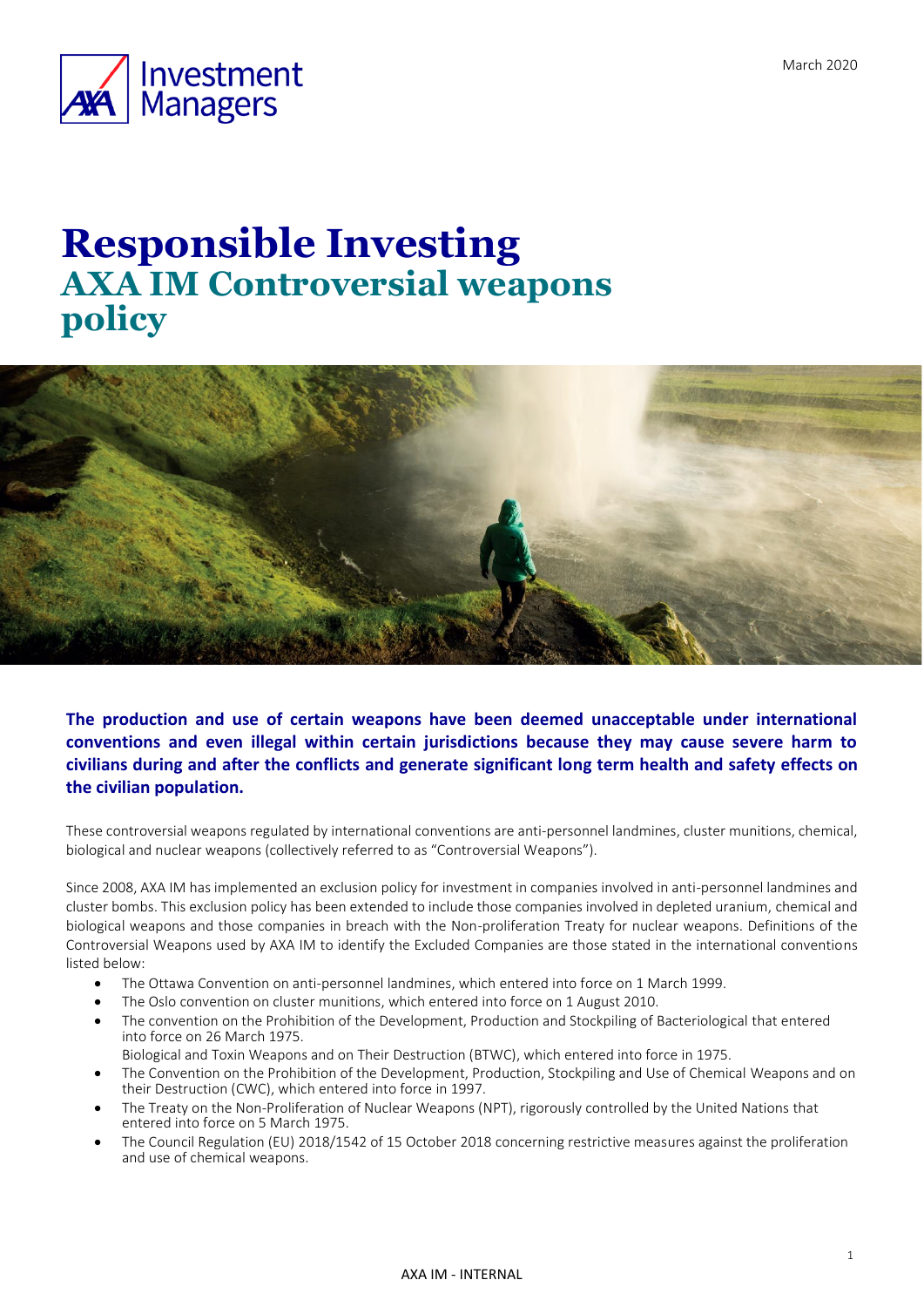

AXA IM considers that investment in companies involved in Controversial Weapons activities ("Excluded Companies") or provisions to such companies should be avoided. This policy defines a set of rules and procedures which aim at addressing this principle within the AXA IM Group.

It is to be noted in addition that AXA IM will not develop any business with the Excluded Companies.

#### *Excluded companies*

| Sector / Area | <b>Exclusion criteria</b>                                                                                                                                                                                                                                                                                                                                            | Approach                                                                                                                                                                                                                                                                | Source                                                                                                                                                   |
|---------------|----------------------------------------------------------------------------------------------------------------------------------------------------------------------------------------------------------------------------------------------------------------------------------------------------------------------------------------------------------------------|-------------------------------------------------------------------------------------------------------------------------------------------------------------------------------------------------------------------------------------------------------------------------|----------------------------------------------------------------------------------------------------------------------------------------------------------|
| Controversial | Companies that Produce, use, store,                                                                                                                                                                                                                                                                                                                                  | The list of Excluded Companies covers all                                                                                                                                                                                                                               |                                                                                                                                                          |
| weapons       | trade, or ensure the maintenance,                                                                                                                                                                                                                                                                                                                                    | companies worldwide, be they state-                                                                                                                                                                                                                                     |                                                                                                                                                          |
|               |                                                                                                                                                                                                                                                                                                                                                                      | transport and financing of Controversialowned or private companies, listed or                                                                                                                                                                                           |                                                                                                                                                          |
|               | Weapons or components specifically                                                                                                                                                                                                                                                                                                                                   | unlisted companies.                                                                                                                                                                                                                                                     |                                                                                                                                                          |
|               | designed for those types of<br>Controversial Weapons (customized<br>components).<br>Companies that support or provide<br>assistance, research and technology<br>dedicated only to those Controversial<br>Weapons.<br>Companies that Breach the Non-<br>proliferation Treaty for the nuclear<br>weapons.<br>Companies that own 50% or more of an<br>Excluded Company. | Affiliates of such Excluded Companies<br>are not excluded unless involved in the<br>production, use or distribution<br>ot<br>Controversial Weapons.<br>The exclusion list is updated on a yearly<br>basis unless a specific event requires an<br>intermediate revision. | We rely on external<br>'providers to prepare an<br>initial list of issuers in<br>scope.<br>The list is reviewed by our<br>internal governance<br>bodies. |

# **Scope of the policy**

#### *Financial instruments*

The policy excludes all financial instruments issued by the Excluded Companies or offering exposure to Excluded Companies.

#### *Portfolios*

The policy applies in principle to all portfolios under AXA IM's management, including dedicated funds and third-party mandates.

For index funds under AXA IM's management, the policy applies to the extent the objective of the fund is not compromised. AXA IM will support any initiative to promote the use of indices which do not comprise any Excluded Companies.

The policy applies on direct product investments with no look-through.

#### *Entities*

This policy applies to AXA IM and all its subsidiaries worldwide. It applies to Joint Ventures when AXA IM's stake is 50% or higher.

## **Implementation**

If the application of this standard dictates divestments, portfolio manager shall disinvest in a timely manner. For certain structured assets such as Collaterized Loan Obligations ("CLOs"), Mutual Securitization Funds ("FCT" in French) and other securitization products, if the divestment is considered impossible, such holdings in portfolio could be kept until maturity following an internal validation process.

### AXA IM - INTERNAL